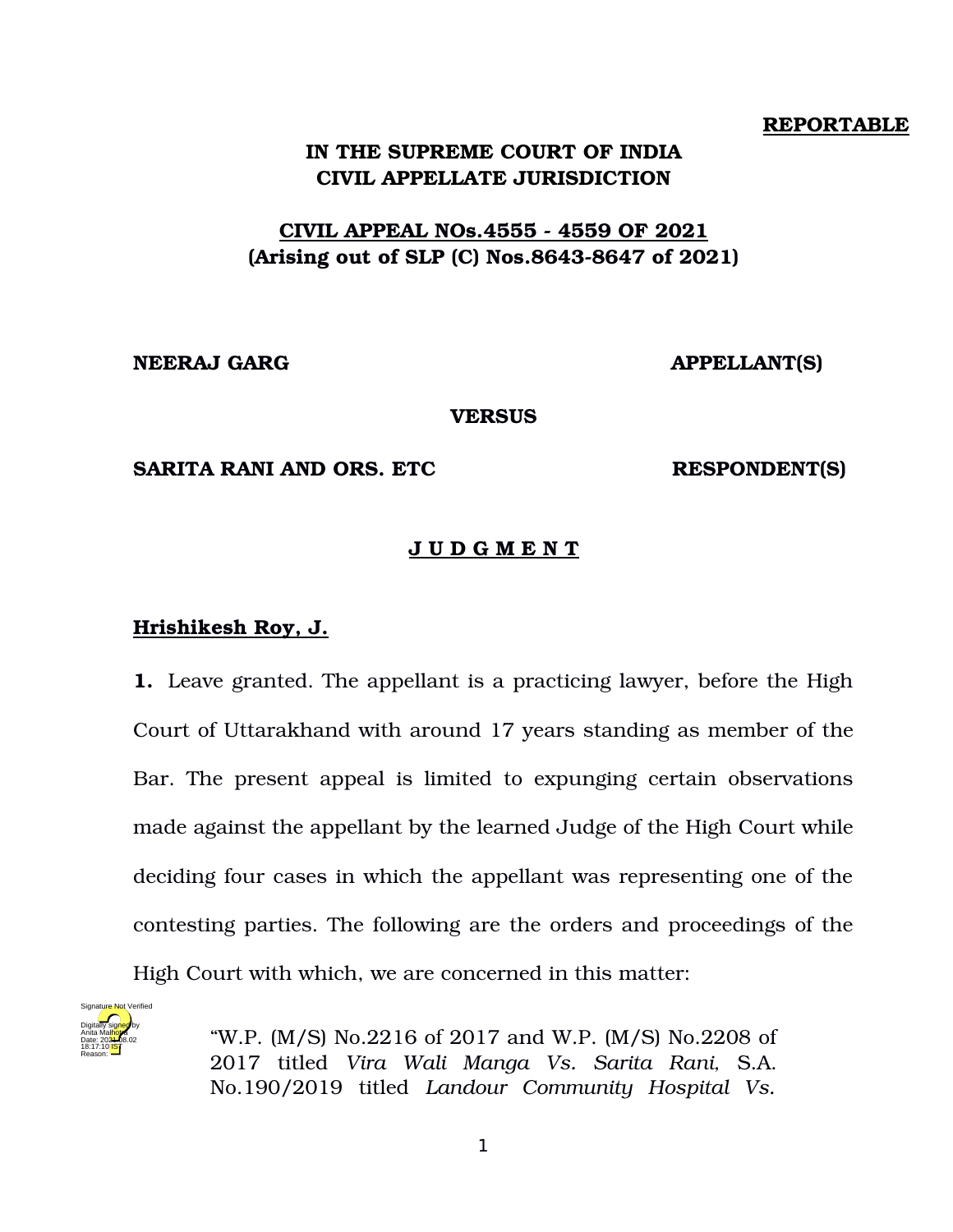*Sandeep Bishnoi*. S.A. No. 182 of 2019 titled *Vinod Kumar Vs. Mandir Laxmi,* W.P. (M/S) No. 519 of 2019 titled *Parul Prakash Vs. Anil Prakash*."

**2.** This Court issued returnable notice in the matter on 02.07.2021 and appointed Mr. Amar Dave as the *amicus curiae* to assist the Court. Mr. Dave appears and makes submissions accordingly. The Office Report in the case reflects that the Counsel for the Appellant has circulated a letter dated 13.07.2021 stating therein that the Petition has been filed only for expunging certain observations recorded against the Appellant by the High Court in the concerned cases and the Appellant is not seeking any relief against any of the arrayed Respondents and as such they be treated as Proforma Respondents.

**3.** Representing the appellant, Mr. Mukul Rohatgi, the learned Senior Counsel submits that the appellant is regularly practicing in the Uttarakhand High Court with a fairly large practice. The Counsel then submits that the remarks/observations made by the learned Judge against the Appellant were recorded without putting the counsel to notice or providing any hearing to him, before recording the adverse comments. It is also submitted that those recordings are neither essential nor necessary for the Court's verdict in the concerned cases. According to Mr. Rohatgi, such adverse comments will not only

2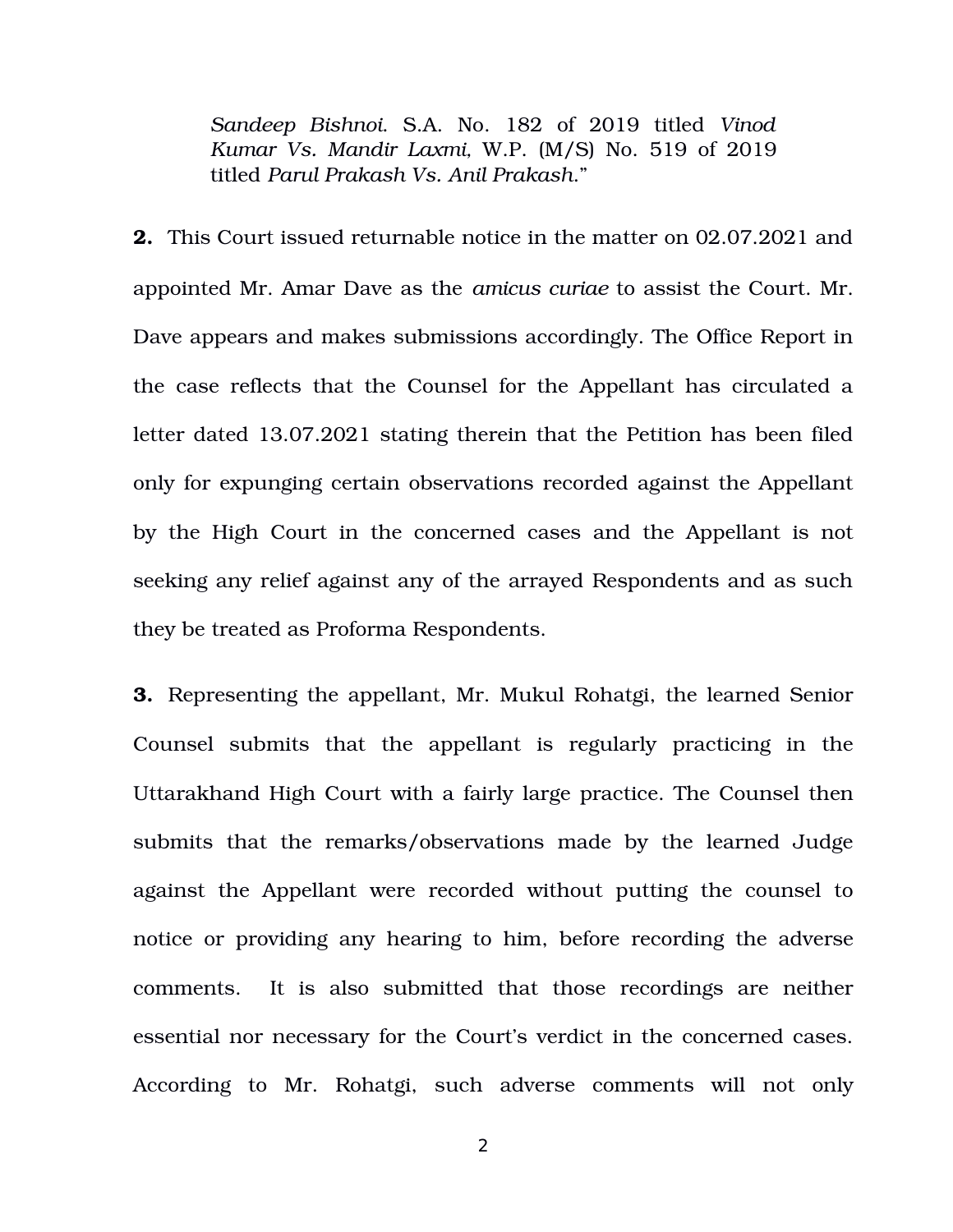undermine the professional reputation of the Appellant but would also impact his standing and practice as a lawyer.

**4.** The learned *amicus curiae*, Mr. Amar Dave, together with the learned Senior Counsel Mr. Mukul Rohatgi have drawn specific attention of this Court to the following remarks in the High Court's judgement dated 14.11.2017, in the W.P. (M/S) No.2216 of 2017 and W.P. (M/S) No.2208 of 2017, where the Appellant was appearing for one of the contesting parties in the case.

**"\*\*\* \*\*\* \*\*\* \*\*\* \*\*\***

**16.** I express my deep anguish and hesitantly refraining myself from taking any action against the counsel for the petitioner for producing only part of document and placing reliance on the same for procuring an interim order by suppressing material fact.

**17.** The counsel for the petitioner is a seasonal advocate he owes a responsibility towards the institution and fraternity too, he had deliberately created a wrong example for the pious institution.

**\*\*\* \*\*\* \*\*\* \*\*\* \*\*\* "** 

**5.** Similarly, in the second case, i.e., S.A. No.190/2019 the learned Judge on 22.11.2019 recorded the following comments:

**"\*\*\*\* \*\*\* \*\*\* \*\*\* \*\*\***

2. In the present Second Appeal , when the argument for the learned counsel for the appellant was initiated too be addressed for quite some time, this Court is of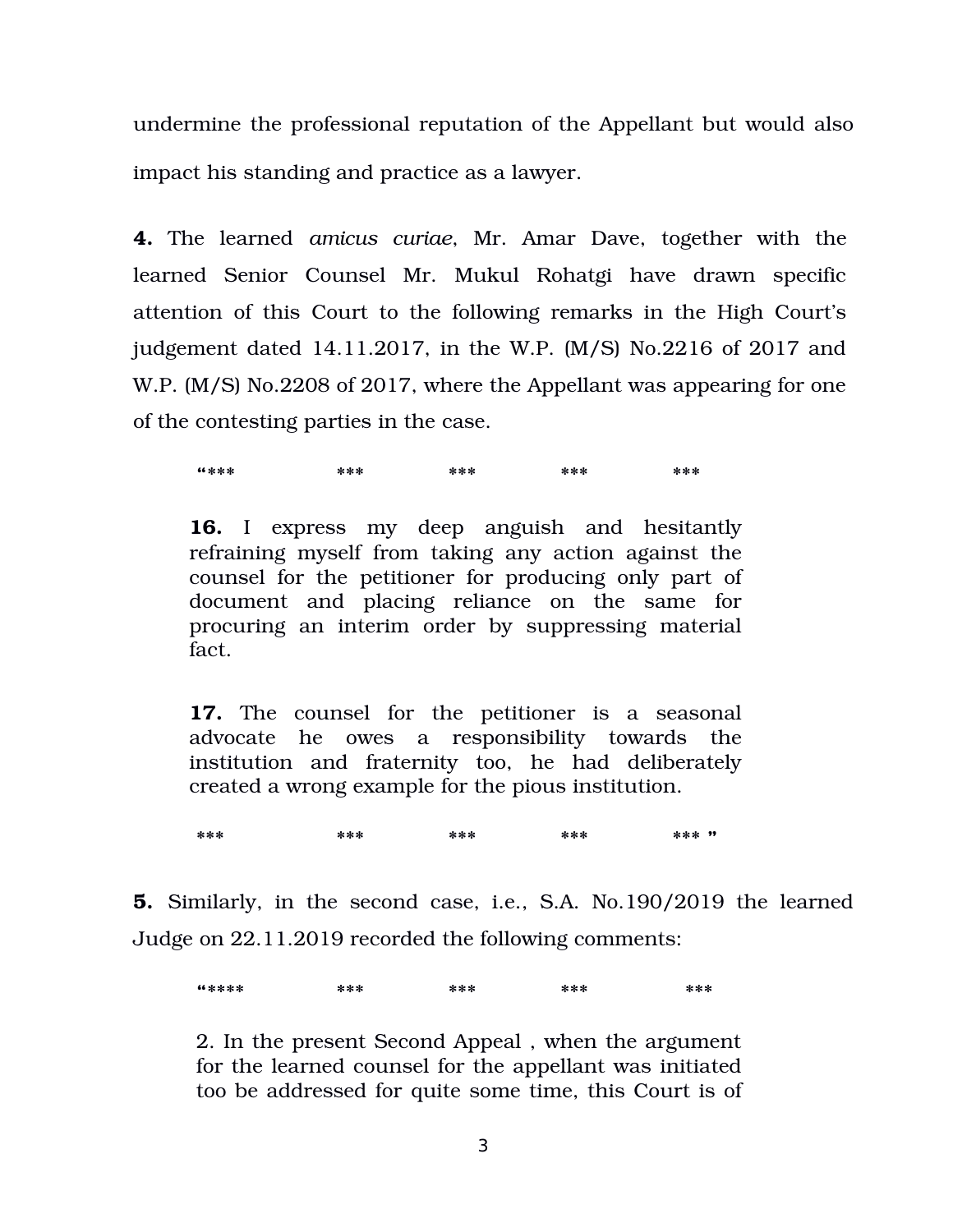the view that the tenacity of argument of the learned counsel for the plaintiff/ appellant was in a manner as if, he was intentionally attempting to make a mountain of a mole, which this Court will not hesitate to re mark that was a brutal assassination of time for those other litigants, whose matters were pending consideration on the said date before this Court. 'It further reflected that as if it was not an argument for the case but rather for the visitors' gallery.

**\*\*\* \*\*\* \*\*\* \*\*\* \*\*\*"** 

**6.** In the third judgement, i.e., S.A. 182 of 2019 dated 12.03.2020, the

following unacceptable conduct of the counsel was noted:

**"\*\*\* \*\*\* \*\*\* \*\*\* \*\*\***

In order to avoid an argument at admission stage of the present Second Appeal, before this Court, the learned counsel for the appellant submitted that in a prior proceedings which was held before this Court by way of Writ Petition (M/S) No. 604 of 2009, Sri Vinod Goel v. Sri Sushi/ Chandra Sabbarwal & Another, since I had appeared as a counsel on behalf of the defendant/appellant herein, an attempt was made at a later stage of arguments, to avoid to address of the Second Appeal on its merits before this Court.

**\*\*\* \*\*\* \*\*\* \*\*\* \*\*\*"** 

**7.** In the fourth case, W.P.(M/S) 519 of 2019, the Court on 22.02.2021,

noted its displeasure against the counsel in the following manner:

**"\*\*\*\* \*\*\* \*\*\* \*\*\* \*\*\***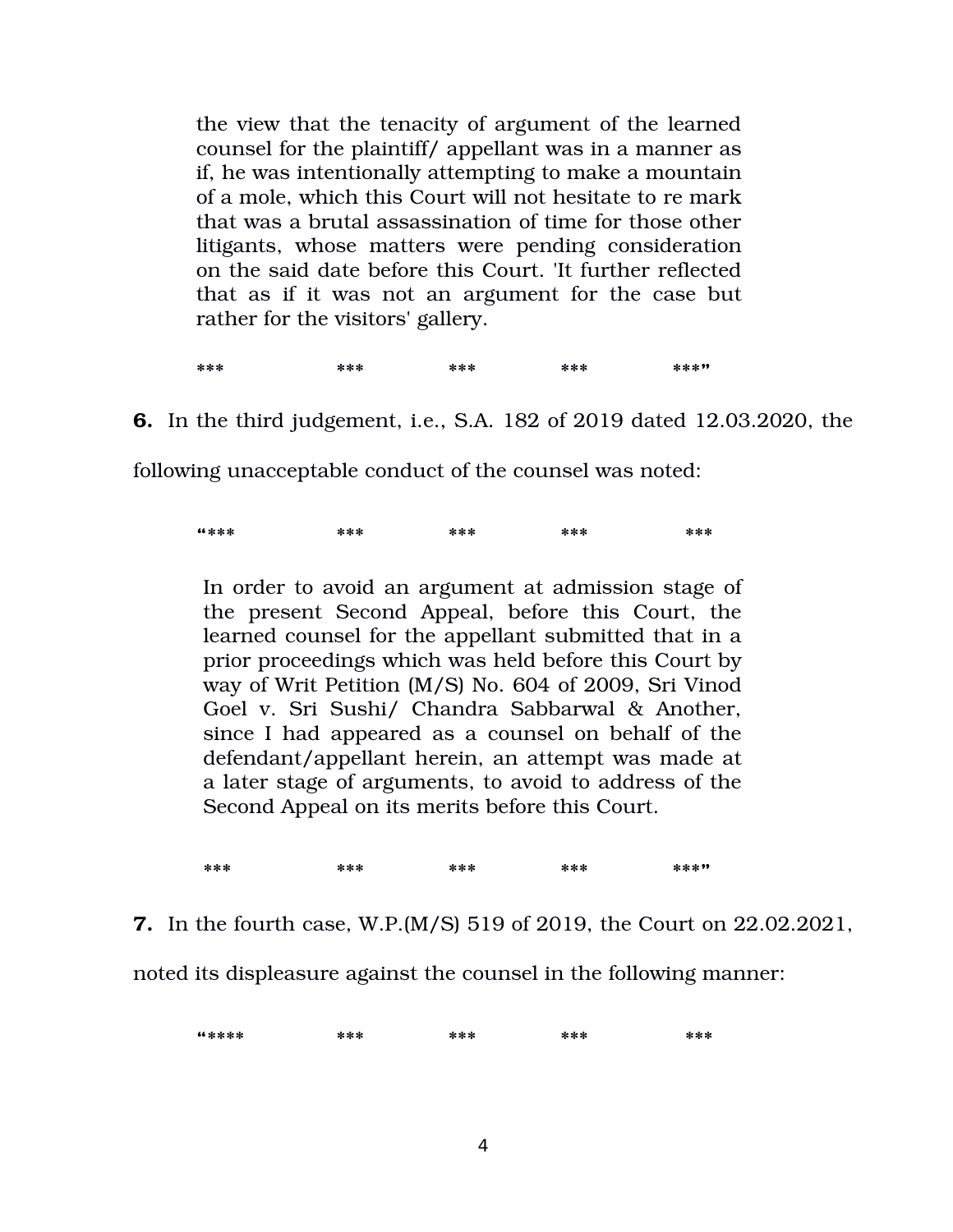**2.** Though this Court should have avoided to make this remark, but owning to the deliberate and intentional, modus operandi, which is normally adopted, which has now, become a regular feature, almost in most of the cases, which are filed by the learned counsel for the petitioner, this Court is constraint to make certain observations, which has been invariably found, to be followed by the learned Counsel, basically intended so as to mislead the Court or to avoid an adjudication of the case on merits and to pose the difficulty to the Court, at the time of hearing of the Writ Petition itself at admission stage, itself, by putting uncalled for documents, which are not even relevant, including the copy of the citation/judgments, on which he wants to rely, as part of the records of the Writ Petition, making the records of the Writ Petition, running into several volumes, and that too in a writ jurisdiction under Article 227 of the Constitution of India, which is arising of the concurrent judgments.

**3.** This has been a clear and a consistent device, and a tactics which has been adopted by the learned counsel for the petitioner, by placing voluminous records in the Writ Petition, including the copies of precedent/ judgments, on which, the reliance has been placed by the learned counsel for the petitioner, which in the instant case happens to be about 20 judgments, which the petitioner's counsel contends to rely on, in support of his case, as against the concurrent finding of facts, which has been recorded by both the Courts, below and that too in a summary proceedings, which were held, under Section 21(1)(a) of Act No. 13 of 1972. Though for the reasons to be recorded hereinafter, it could be apparently inferred, that even most of the judgments, on which, reliance has been made, are not even relevant for the purposes of consideration of the case, and even they may not be applicable under the facts and circumstances of the present case.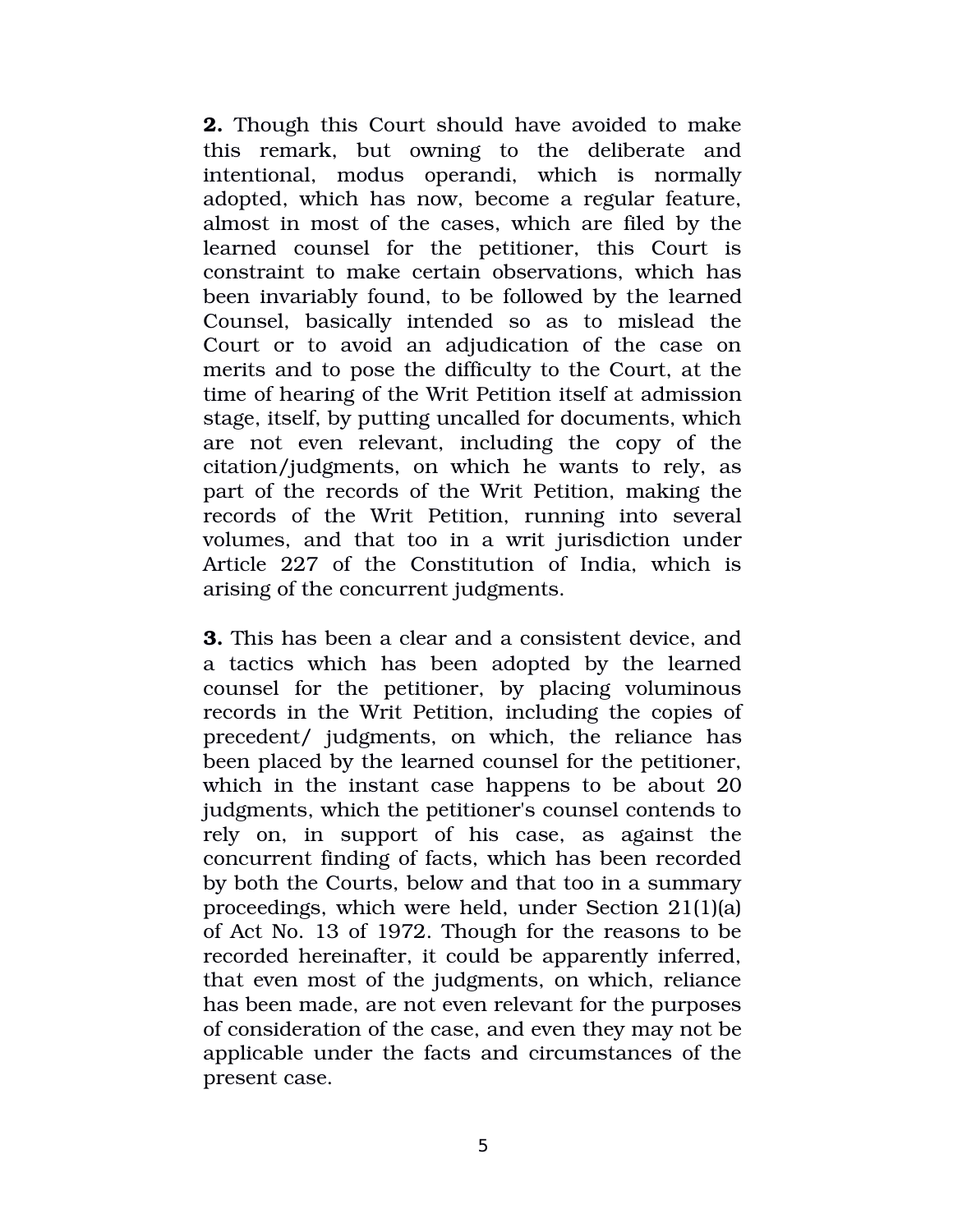**4.** This attitude, adopted cannot be ruled out to be a professional and a strategic device, which is being adopted, so that Court may at the stage of hearing for admission of writ, due to paucity of time, would be constraint to admit, even the Writ Petitions, which are arising from concurrent judgments, in a summary rent control proceedings, where grant of interim order would become inevitable during its pendency, besides being taxing on the litigant also, to meet the artificially escalated expenses too, and this strategy is not an isolated example, but rather it is a regular feature, which had been adopted by the Counsel, as a routine in most of the cases, which are being instituted from his Chamber. This methodology is being deliberately adopted with a premonition, that if judgment is put to challenge before a superior platform, he may have his argument protected that the judgment relied by him, and which were on record, before the Court, were not considered by the Court, and thus the judgment is a consequence of non-application of mind, by the High Court.

**52.** This Court before addressing the judgment relied, on its merit, this Court had a l ready observed in para 2, 3 and 4 of the judgment, the modus operandi, of the counsel for the petitioner to place reliance on the irrelevant judgments, which had got no significance or its applicability, under the facts and circumstances of the present case, and this Court has already consciously observed that the intention behind making reference to the judgement, was to mislead the Court and to buy time in prolonging the proceedings in order to overcome the effect of dismissal of the concurrent, Writ Petitions in limine by placing voluminous judgements on records, and making references of them, by quoting its excerpts.

| *** | *** | *** | *** | ***" |
|-----|-----|-----|-----|------|
|     |     |     |     |      |
|     |     |     |     |      |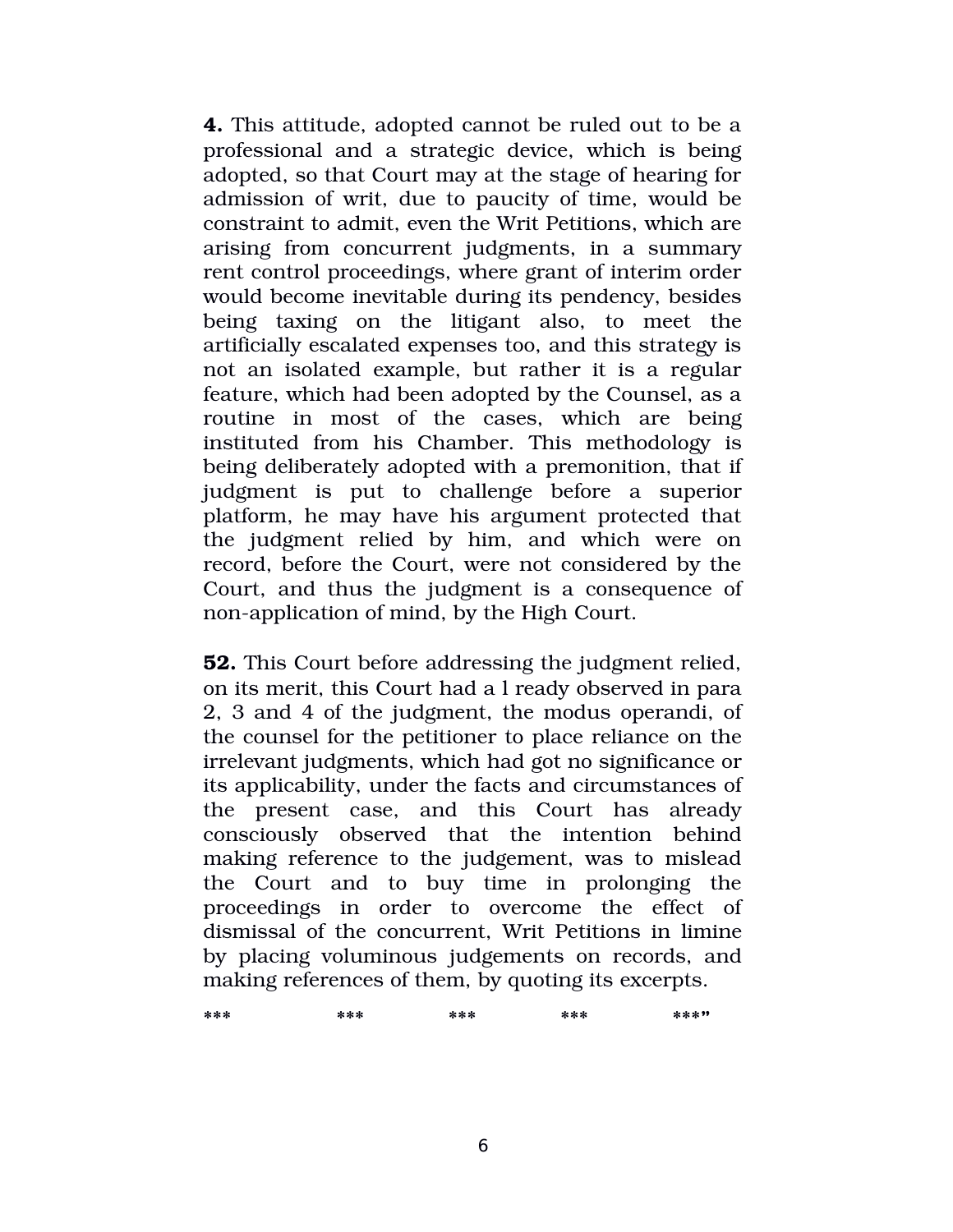**8.** The Appellant contends that the above referred comments in the judicial orders of the High Court against the Counsel's conduct were not needed for adjudication of the matters under consideration. In any case, the observations could not have been recorded without putting the counsel on notice about the intention of the Court. It is also submitted that by virtue of the remarks recorded against the Appellant, his hardearned reputation has been tarnished. To project that such remarks were unmerited, Mr. Rohatgi points out that the Appellant, with an otherwise unblemished professional record, had no occasion to suffer such adverse remarks from any other judge of the High Court. Since the concerned Presiding Judge, before his elevation on 19.05.2017 to the Bench, was a member of the same Bar as the Appellant and both were rival counsel in several contested matters, Mr. Rohatgi submits that the comments may have emanated from personal prejudice and may not be otherwise warranted. Accordingly, it is argued that the Appellant should not be made to suffer adverse comments on his conduct as a lawyer only because the concerned Judge may not appreciate the efforts made by the Counsel, on behalf of his client.

**9.** To press home the argument that the offending remarks against the counsel are unmerited, and do not meet the required parameters, the

7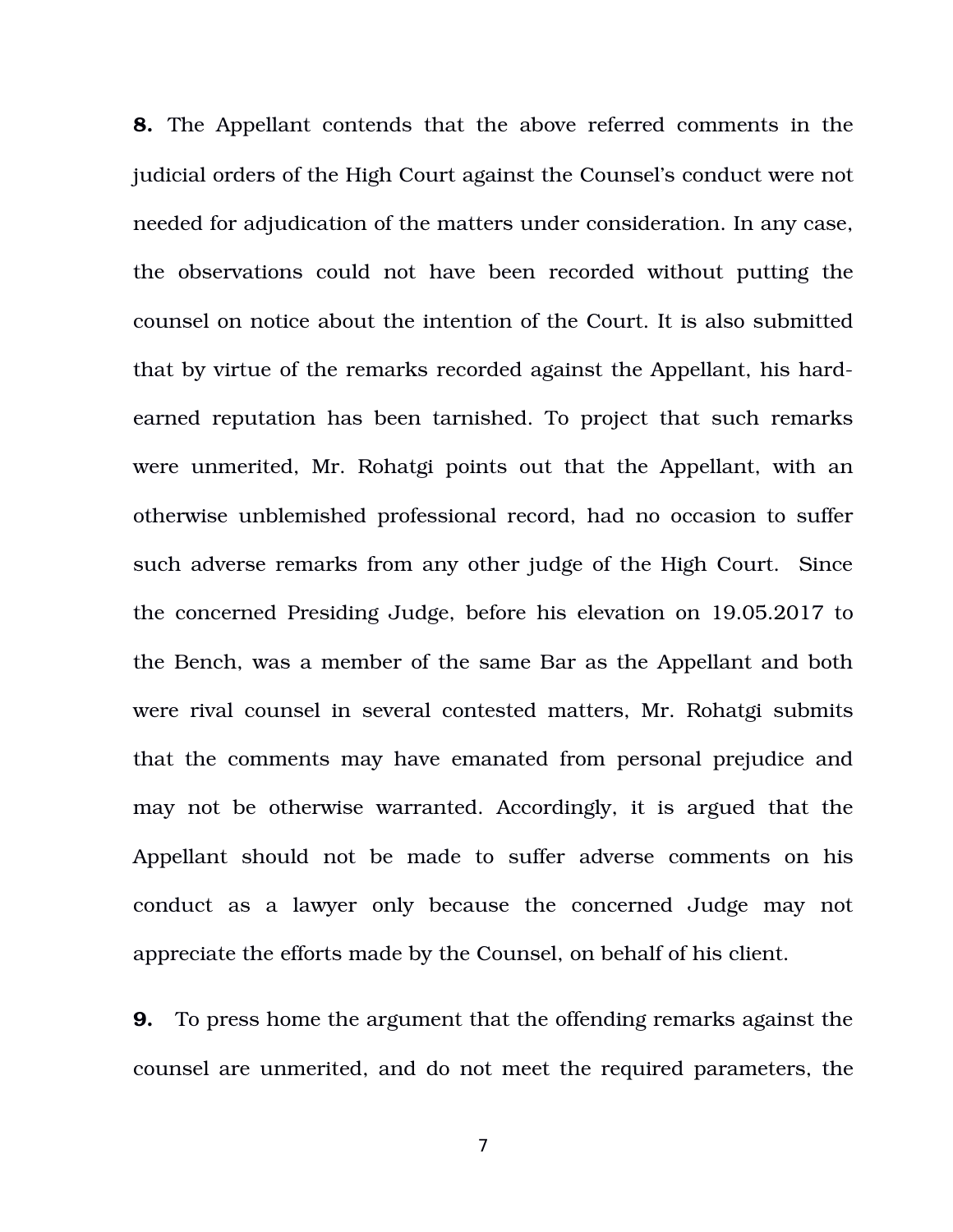learned Sr. Counsel has cited *State of U.P. vs. Mohammad Naim[1](#page-7-0)* where Justice S.K. Das laid down the following tests to be applied while dealing with the question of expunction of disparaging remarks against a person whose conduct comes in for consideration before a Court of law. Those tests are:

(a) Whether the party whose conduct is in question is before the court or has an opportunity of explaining or defending himself; (b) Whether there is evidence on record bearing on that conduct justifying the remarks; and

(c) Whether it is necessary for the decision of the case, as an integral part thereof, to animadvert on that conduct.

**10.** In *Alok Kumar Roy Vs. Dr. S.N. Sarma[2](#page-7-1)* , in the opinion written by Justice C.K.Wanchoo for a Five Judges Bench, this Court had emphasized that even in cases of justified criticism, the language employed must be of utmost restraint. The use of carping language to disapprove of the conduct of the Counsel would not be an act of sobriety, moderation or restraint.

<span id="page-7-0"></span><sup>1</sup> AIR 1964 SC 703

<span id="page-7-1"></span><sup>2 (1968) 1</sup> SCR 813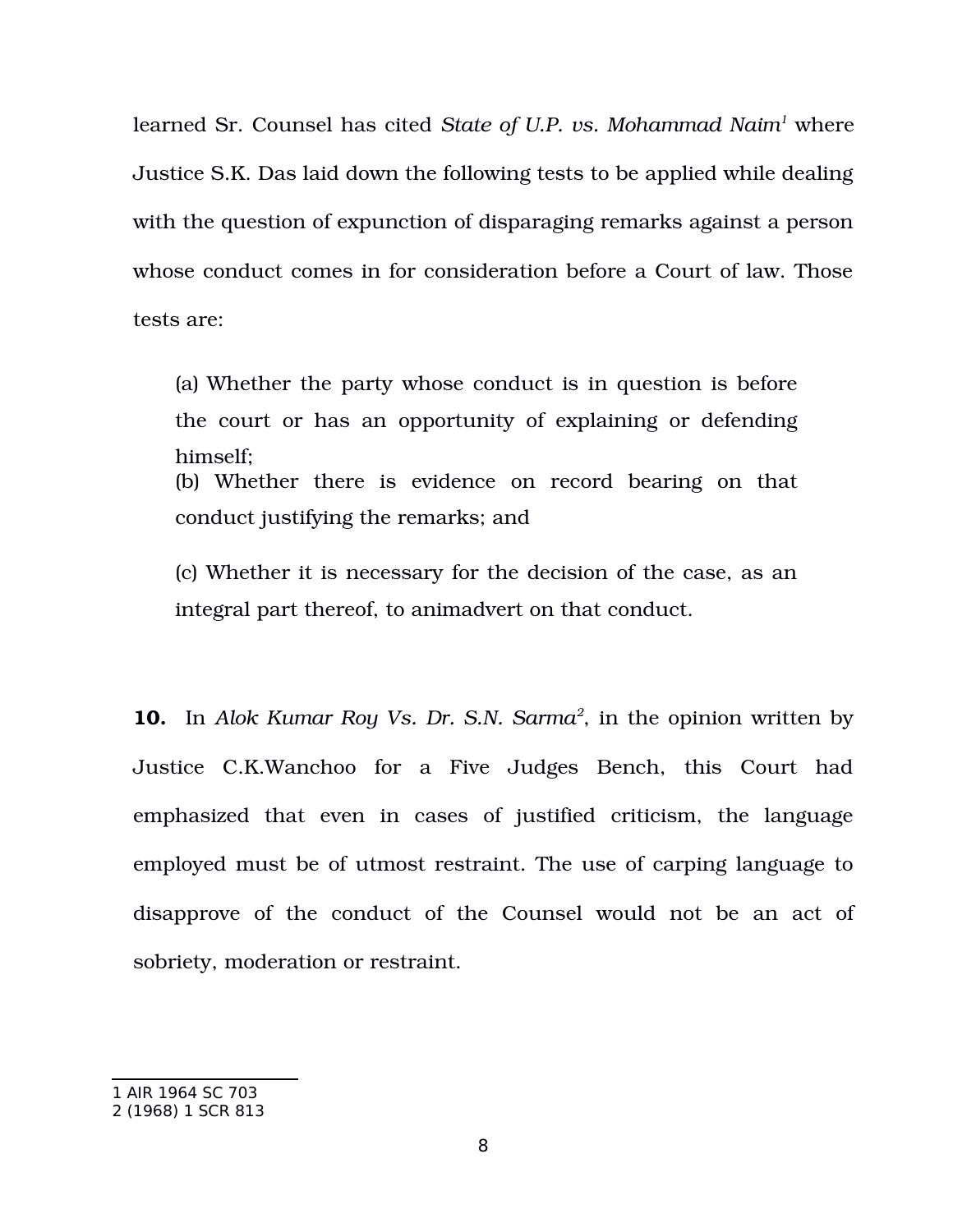**11.**The judgement of this Court in *A.M. Mathur Vs. Pramod Kumar Gupta[3](#page-8-0)* , delivered by Justice K Jagannatha Shetty, elaborates on the need to avoid even the appearance of bitterness. The Court observed that,

> "13…The duty of restraint, this humility of function should be constant theme of our judges. This quality in decision making is as much necessary for judges to command respect as to protect the independence of the judiciary. Judicial restraint in this regard might be better called judicial respect, that is respect by the judiciary…"

**12.** The importance of avoiding unsavory remarks in judicial orders as per established norms of judicial propriety has also been succinctly noted in *Abani Kanta Ray Vs. State of Orissa[4](#page-8-1)* by Justice J.S. Verma, in the following words,

> "Use of intemperate language or making disparaging remarks against anyone, unless that be the requirement for deciding the case, is inconsistent with judicial behaviors. Written words in judicial orders are for permanent record which make it even more necessary to practice selfrestraint in exercise of judicial power while making written orders."

<span id="page-8-0"></span><sup>3 (1990) 2</sup> SCC 533

<span id="page-8-1"></span><sup>4 1995</sup> Supp (4) SCC 169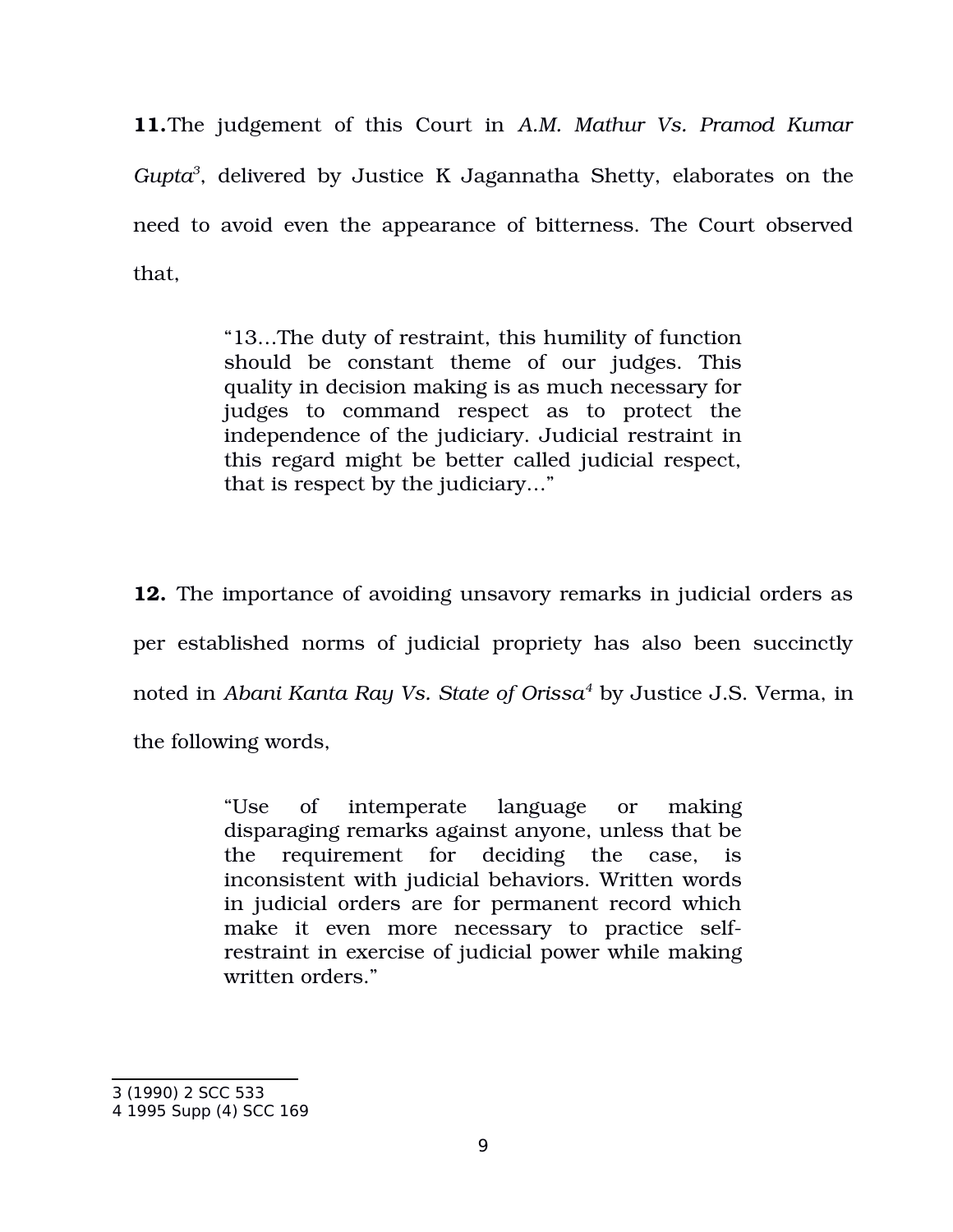**13.** The principles laid down as above, have been quoted with approval and applied by this Court in several subsequent judgments, including for a 3 Judge Bench in *Samya Sett Vs. Shambhu Sarkar and Another[5](#page-9-0)* . In this case Justice C.K. Thakker, writing for the Court opined that the adverse remarks recorded were neither necessary for deciding the controversy raised before the Court nor an integral part of the judgement, and accordingly directed deletion of those remarks.

**14.** The proposition of law laid down by Justice S.K. Das on behalf of the Four Judges Bench in *Mohammed Naim (Supra)* on recording of adverse remarks has been approved in a catena of decisions since 1964. It was also cited by the Supreme Court of Sri Lanka in *A.N. Perera Vs. D.L.H. Perera and Ors.[6](#page-9-1)* where Abdul Kadir J. speaking for the Bench approved of the tests laid down by this Court and concluded that the judge's comments against the petitioner in that case were thoroughly unwarranted under each of those tests.

**15.** While it is of fundamental importance in the realm of administration of justice to allow the judges to discharge their functions freely and fearlessly and without interference by anyone, it is equally important for the judges to be exercising restraint and avoid

<span id="page-9-0"></span><sup>5 (2005) 6</sup> SCC 767

<span id="page-9-1"></span><sup>6 1982</sup> SCC SL SC 20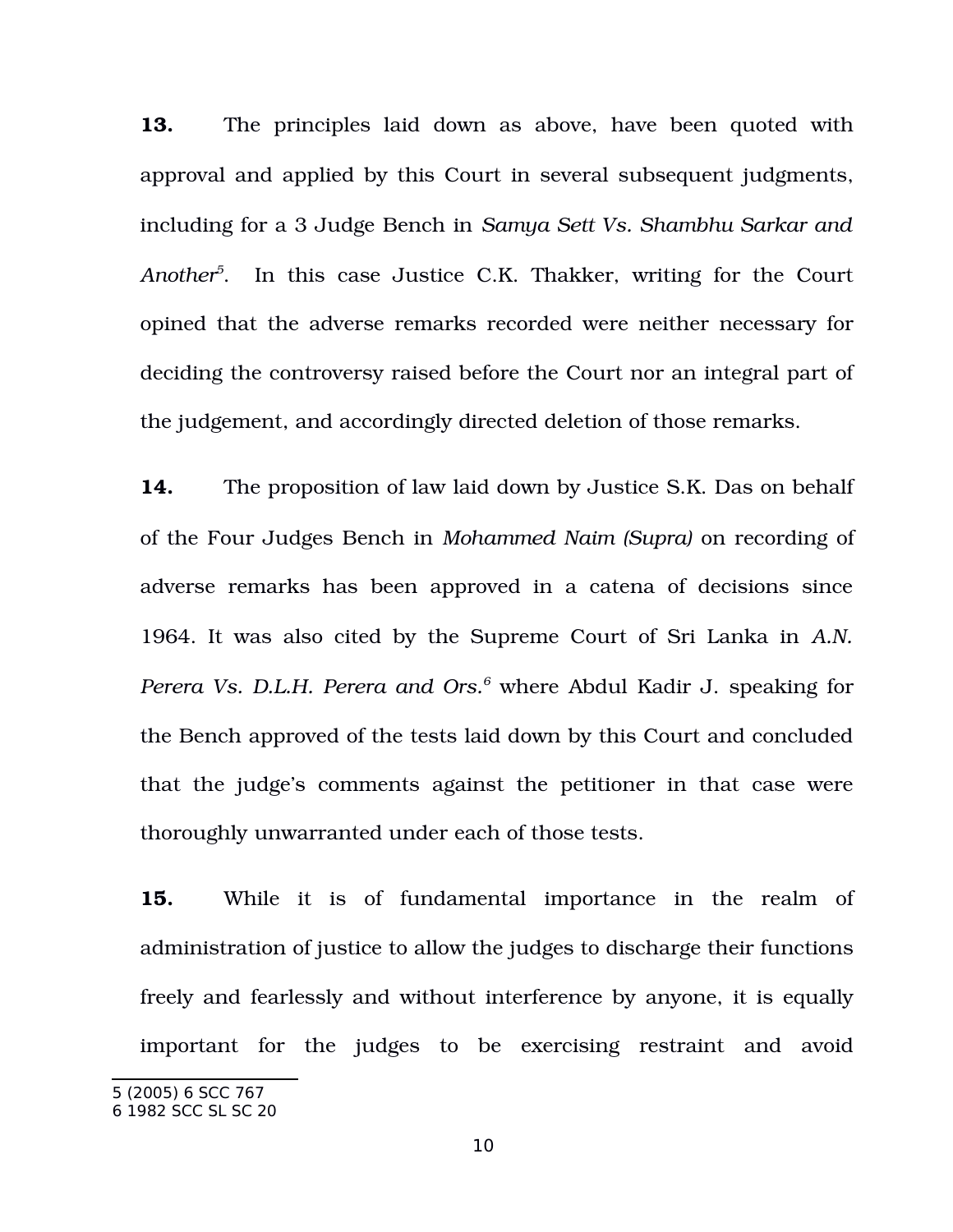unnecessary remarks on the conduct of the counsel which may have no bearing on the adjudication of the dispute before the Court.

**16.** Having perused the offending comments recorded in the High Court judgments, we feel that those could have been avoided as they were unnecessary for deciding the disputes. Moreover, they appear to be based on the personal perception of the learned Judge. It is also apparent that the learned Judge did not, before recording the adverse comments, give any opportunity to the Appellant to put forth his explanation. The remarks so recorded have cast aspersion on the professional integrity of the appellant. Such condemnation of the Counsel, without giving him an opportunity of being heard would be a negation of the principles of *audi alteram partem*. The requisite degree of restraint and sobriety expected in such situations is also found to be missing in the offending comments.

**17.** The tenor of the remarks recorded against the appellant will not only demean him amongst his professional colleagues but may also adversely impact his professional career. If the comments remain unexpunged in the court judgments, it will be a cross that the Appellant will have to bear, all his life. To allow him to suffer thus, would in our view be prejudicial and unjust.

11